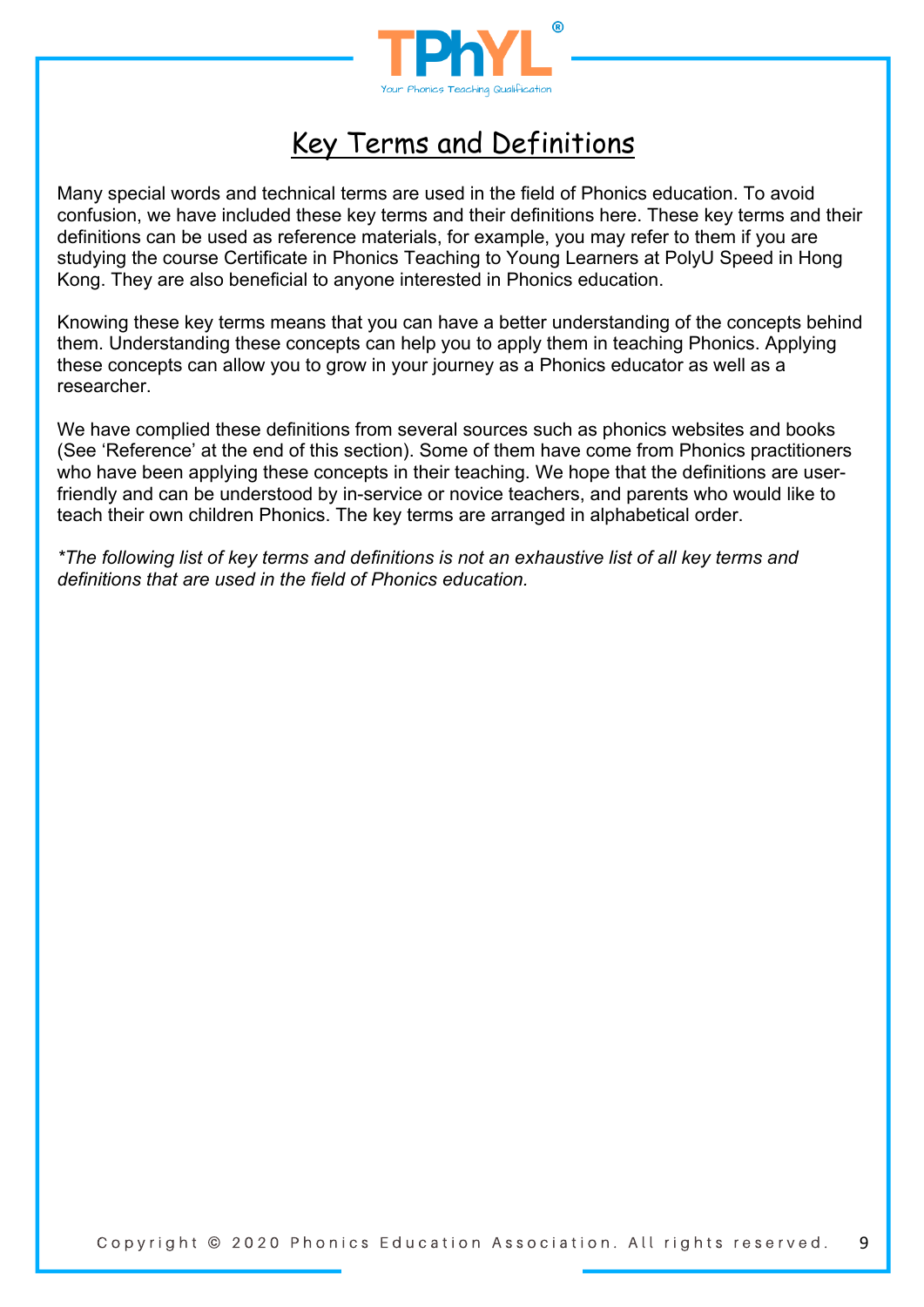

## **Alternative Pronunciations**

When reading English words, we discover that some vowel and consonant letters can be pronounced in more than one way. For example, the letters 'ow' can have the pronunciation /ou/ in the word 'owl', and the pronunciation /oa/ in the word 'bowl'. The sounds /ou/ and /oa/ are the alternative pronunciations for the letters 'ow'.

#### **Alternative Spellings**

When spelling English words, we discover that some vowel and consonant sounds can be spelt in more than one way. For example, the sound /ai/ can be spelt using the letters 'ai', 'ay' & 'a' in the words 'mail', 'play' & 'apron'.

## **Analytic and Synthetic Phonics**

In **Analytic Phonics**, young learners learn to identify (analyse) the common sound in sets of words in which each word contains the sound that is the focus of the lesson. For instance, they might be asked to listen to the words *big*, *bag* and *bat* and decide in what ways the words sound alike. In **Synthetic Phonics** young learners learn to separate words into sounds and then blend them together to read the word, e.g. /b/+/i/+/g/= *big*.

#### **Bigrams**

*Please see 'Unigrams and Bigrams'.*

#### **Blending**

To draw individual sounds together to pronounce a word, e.g. /c/ /l/ /a/ /p/ blended together reads *clap*. Blending can be done orally or with text. **Oral blending** involves hearing sounds and merging these sounds together to make a word. **Blending from text** involves looking at letters and putting their corresponding sounds together to form words or part of words. Young learners develop oral blending before they are able to blend from texts.

## **Bouncy and Stretchy Sounds**

Some sounds can be stretched (stretchy) while others bounce (bouncy). **Stretchy sounds** are those that can be produced in one continuous sound, e.g. /nnnnnnn/ in *nap*. **Bouncy sounds** are those that are produced with a short pause in between, e.g. /p/ /p/ /p/ in *pan*.

#### **Common Exception Words**

This is the term used in the 2013 English National Curriculum for common words with unusual letter-sound correspondences. These are the words that *Letters and Sounds* and other phonics programmes refer to as 'tricky words'. They are common words with phonic irregularities, e.g. *one, who, should*. *(See also Tricky words.)*

#### **Consonants, Adjacent Consonants or Consonant Blends**

**Consonants** are sounds marked by constriction or closure in the breath channel – represented by the letters other than a, e, i, o and u.

When consonants come side by side in a word, they are called **Adjacent Consonants** or **Consonant Blends**, for example: s/t in *stop*, c/l in *club* and s/t/r in *string*. Although we blend these sounds together, it is important to emphasise that the letters each have individual sounds.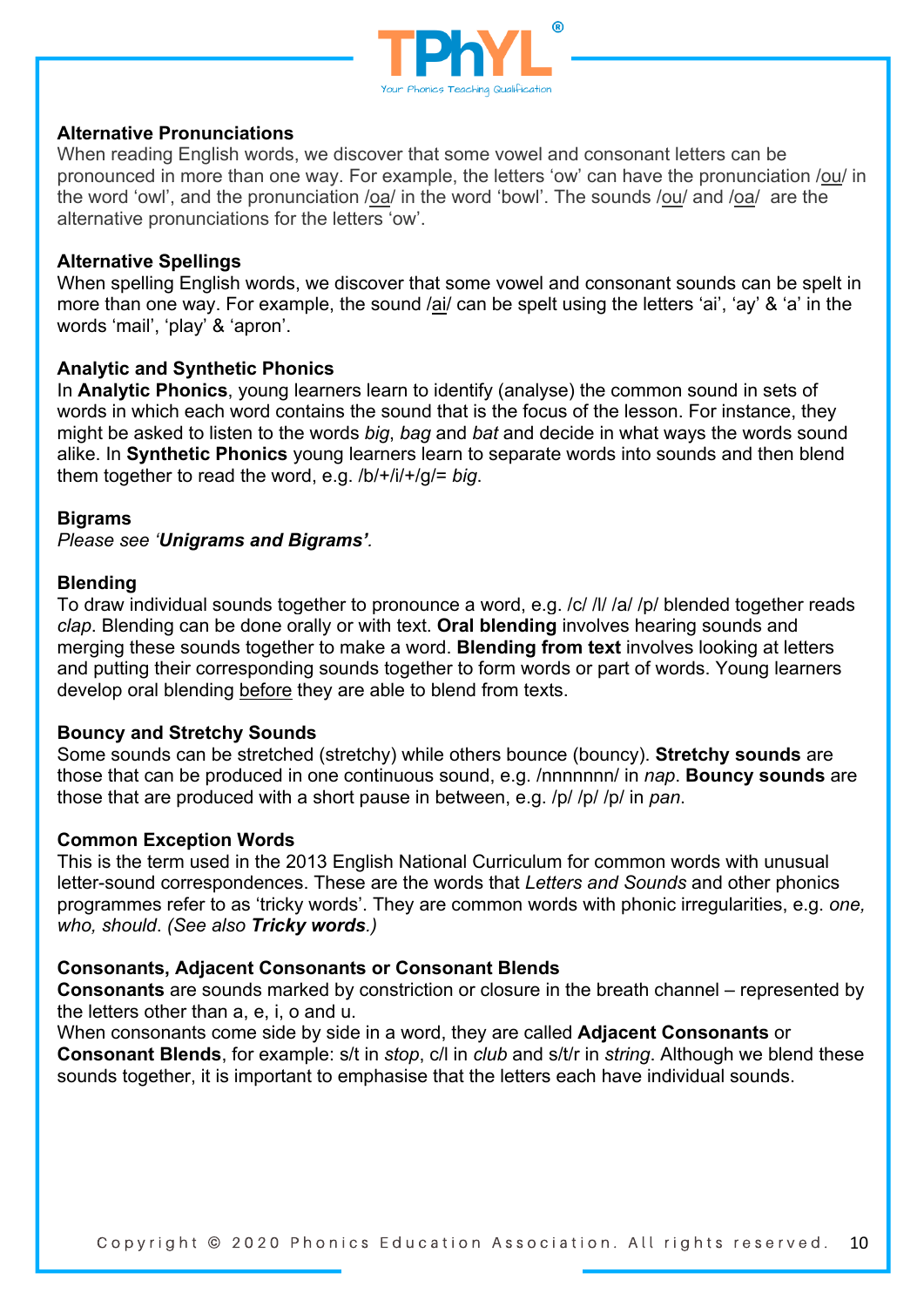

# **CVC words**

Consonant-vowel-consonant words. Young learners' early reading experiences will include words like *cat, dog, sit* and *pin*, which have single letters for each sound. Later, CVC words will include those with digraphs such as *chip, sheet*, and *wish*. CVC words can also be extended to include CCVC, CVCC, CCCVC words where C represents consonant sounds and V represents vowel sounds.

## **Decodable words, Decodable Readers (Phonics Readers)**

**Decodable words** are words which can be easily decoded using phonic strategies, e.g. *cat, dog, lamp*.

**Decodable Readers (Phonics Readers)** are books with a controlled vocabulary incorporating only the letter sounds taught up to a certain point. The vast majority of words in this kind of text is 'regular'. This means that they can be read simply by blending together their letter sounds.

# **Decoding**

The process of reading a word with Synthetic Phonics has two stages. Firstly, the individual lettersound correspondence is recognised and then the sounds are blended or synthesised into a word. Reading (decoding) and spelling (encoding) are reversible processes that are taught simultaneously in **Synthetic Phonics**.

# **Digraphs**

Two letters which combine to make a new sound. E.g. the sound /ng/ in the word *Hong* is written with two letters 'n' and 'g', but they make one sound. We can help kids to distinguish these by putting a line underneath, e.g. /ng/.

# **Encoding**

The act of transcribing units of sounds into units of letters, i.e. spelling.

## **Formative assessments**

Formative assessment generates data on student learning while it occurs - it is conducted during the learning process. Formative assessment is a way of framing learning activities such that they generate observable and measurable data for teachers and learners alike. During formative assessments, learners can discover what they have mastered already and which areas they need to improve. Teachers can discover which knowledge, skills and abilities should be clarified and strengthened.

## **Graphemes (Letters)**

A grapheme is a written symbol that uses letters to represent sounds. In the word *cat* there are three sounds /k/ /a/ /t/ and they are each represented by a single letter grapheme 'c' 'a' 't' respectively. In the word *shop* there are three sounds /sh/ /o/ /p/, but the first sound is represented by two letters 'sh' and these are known as digraphs. There are still three sounds in the word *shop*, the first being represented by two letters. Graphemes can be represented by one letter, e.g., 's' for the sound /s/, two letters, e.g., 'sh' for the sound /sh/, and three letters, e.g., 'igh' for the sound /ie/.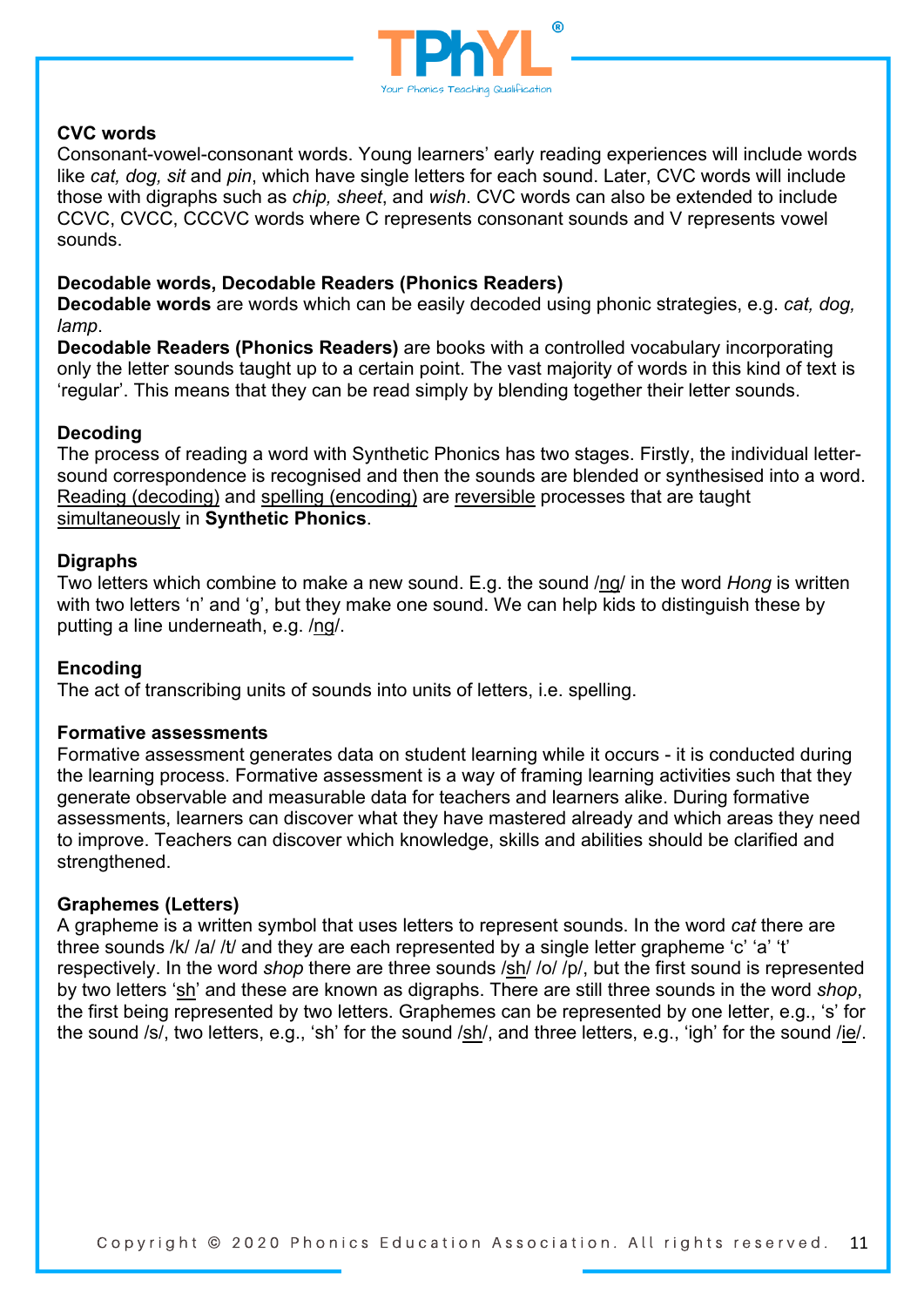

# **Interaction patterns**

**Interaction patterns** are the different ways learners and the teacher can interact in the class. Using the right **interaction pattern** is a fundamental factor in the success of any activity and the achievement of aims.

| for the following activities / interactions | use the following acronyms |
|---------------------------------------------|----------------------------|
| teacher instructing the whole group         | $T - SS$                   |
| teacher giving support to one student       | $T-S$                      |
| pair work                                   | $S-S$                      |
| group work                                  | SS-SS                      |
| students giving ideas to teacher            | $SS - T$                   |
| student giving support to peers             | $S - SS$                   |

*\*Above is a sample list showing some but not all interaction patterns and their corresponding activities.*

## **Lesson Plan**

A lesson plan is a teacher's detailed description of the course of instruction or 'learning trajectory' for a lesson. A daily lesson plan is developed by a teacher to guide class learning. Details will vary depending on the preference of the teacher, subject being covered, and the needs of the students. There may be requirements mandated by the school system regarding the plan. A lesson plan is the teacher's guide for running a particular lesson, and it includes the goal (what the students are supposed to learn), how the goal will be reached (the method, procedure) and a way of measuring how well the goal was reached (test, worksheet, homework etc.).

#### **Letter Formation**

Letter formation is the sequence of movements followed by the pencil to form a letter. The starting position is the consistent point from which the letter begins when forming it.

## **Letter-Sound Correspondence (LSC)** / **Letter-Sound Relationship** or **Grapheme-Phoneme Correspondence**

Knowing this means that you are able to match a letter/s to its corresponding sound and vice versa, that is, you are also able to match a sound to its corresponding letter/s.

## **Long and Short Vowel Sounds**

The **long vowel sounds** say the name of the letter – for example, the letter "a" would be pronounced as /ai/ as in *baby* or *apron*. The **short vowel sounds** are usually introduced first before the long vowel sounds, for example, the letter "a" with the short vowel sound would sound like /a/ as in *cat* or *sat*.

#### **Multisensory**

**Multisensory** is often used to describe strategies that involve learners in activities that include the use of two or more sensory modalities simultaneously to take in or express information.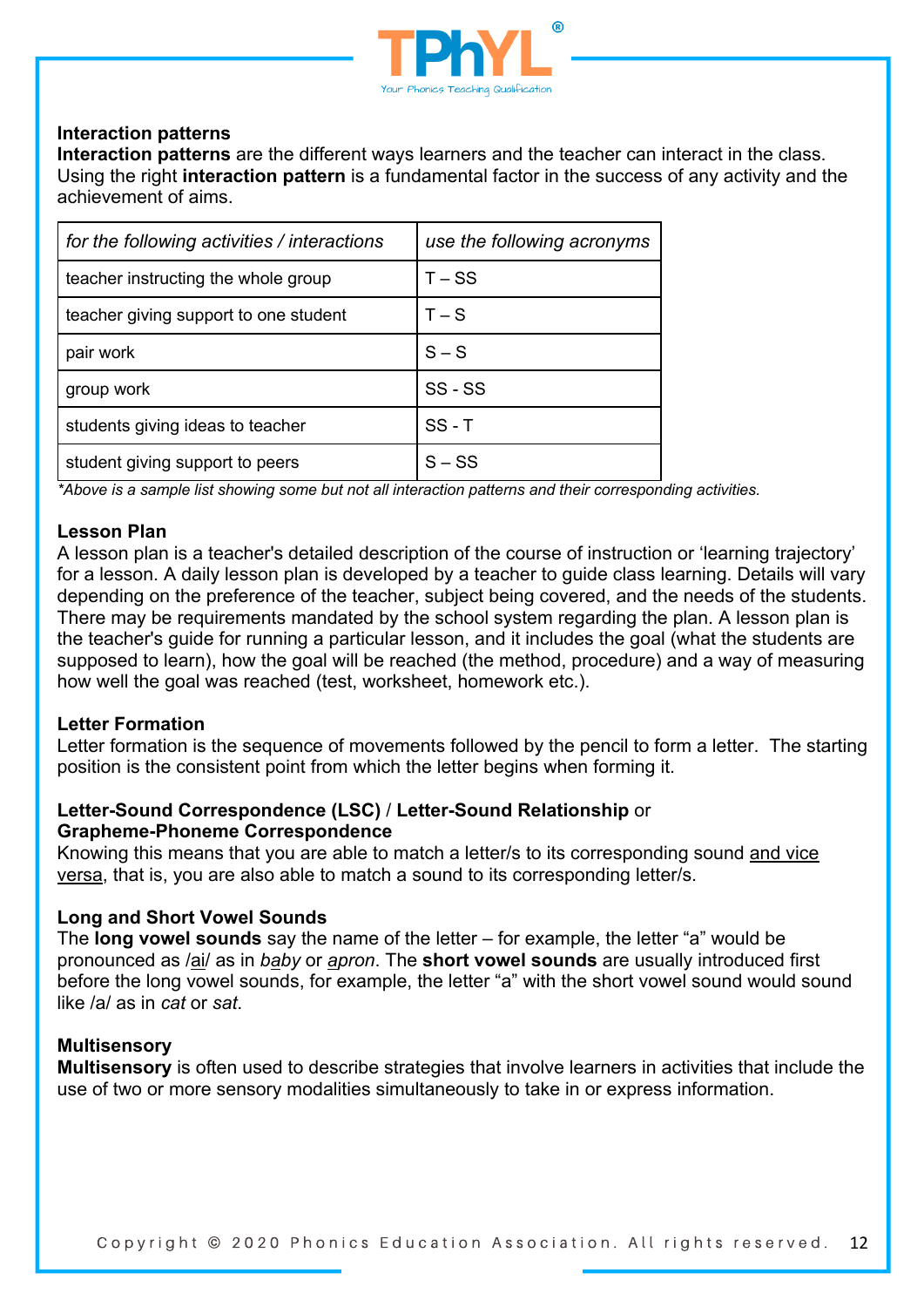

## **Orthographical**

*Please see 'Phonological and Orthographical'.*

## **Phonemes (Sounds)**

Phonemes are individual sounds. In English, there are around 44 phonemes (the number varies slightly according to the accent and which phonics programme you look at.)

#### **Phonemic awareness**

Phonemic awareness is the ability to hear and manipulate the phonemes (sounds) in spoken words and to remember the order of the phonemes (sounds) in words. For example, the phonemes (sounds) in the word *big* can be segmented as /b/ /i/ /g/.

#### **Phonological awareness**

Phonological awareness is a broad skill that includes identifying and manipulating units of oral language – parts such as words, syllables, and onsets and rimes. Children who have phonological awareness are able to identify and make oral rhymes, can clap out the number of syllables in a word, and can recognise words with the same initial sounds like *money* and *mother*.

# **Phonological and Orthographical** word patterns

For example, for the word *short*:

| phonological                                                                            | orthographical                                                                         |
|-----------------------------------------------------------------------------------------|----------------------------------------------------------------------------------------|
| short - $C$ V C<br>$C =$ consonant or consonant digraph<br>$V =$ vowel or vowel digraph | sh or t - CC VV C<br>$CC = constant digraph$<br>$VV =$ vowel digraph<br>$C = constant$ |

## **Schwa**

An unstressed vowel sound roughly equating to /uh/. The schwa is the most common vowel sound in spoken English. A schwa sound occurs when a vowel letter, which makes a clear stressed vowel sound in most words, is instead sounded with an unstressed sound. E.g. the 'e' in *children* is pronounced as a schwa.

## **Segmenting**

This means to split up a word into its individual sounds in order to spell it, e.g. the word *cat '*has three sounds: /c/ /a/ /t/. Segmenting can be done orally and with letters. **Oral segmenting** is the act of listening to a whole word and then orally splitting it up into the sounds that make it. **Segmenting from text** divides spoken words into their component sounds using letters, e.g., dividing *bat* into /b/ /a/ /t/ and writing 'bat'. Children need to develop oral segmenting skill before they will be able to segment words using letters and then to spell them.

## **Summative assessments**

Summative assessment refers to the processes and instruments that provide a general and final assessment of student's learning within a given course or learning unit. Due to this, summative assessment is also formal in nature, and can include instruments that measure broadly the skills and content areas developed in a course; for example, course tests and final projects.

## **Synthetic Phonics**

*Please see 'Analytical and Synthetic Phonics'.*